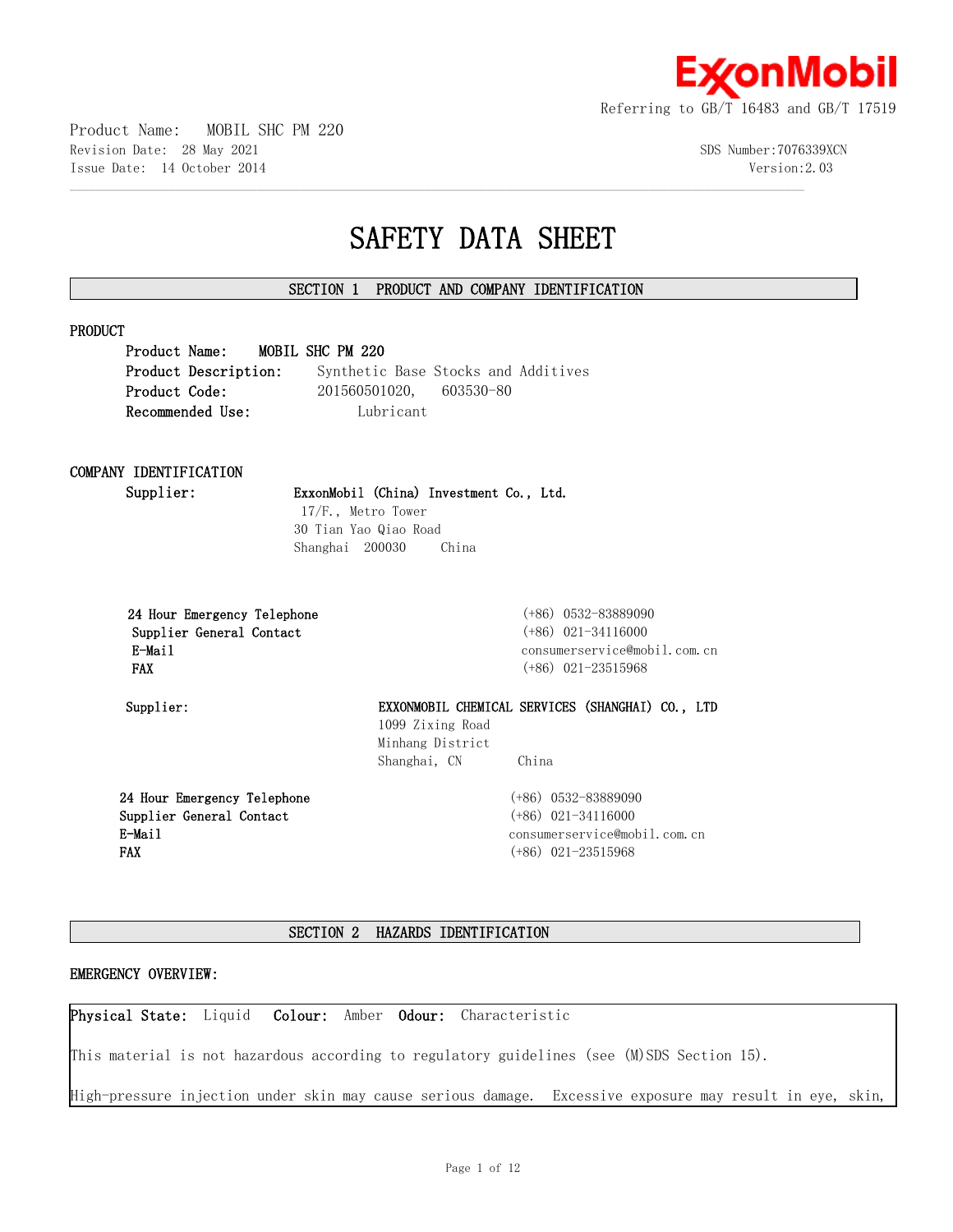

Product Name: MOBIL SHC PM 220 Revision Date: 28 May 2021 3DS Number:7076339XCN Issue Date: 14 October 2014 Version:2.03

or respiratory irritation.

This material is not hazardous according to regulatory guidelines (see (M)SDS Section 15).

 $\mathcal{L} = \{ \mathcal{L} = \{ \mathcal{L} = \{ \mathcal{L} = \{ \mathcal{L} = \{ \mathcal{L} = \{ \mathcal{L} = \{ \mathcal{L} = \{ \mathcal{L} = \{ \mathcal{L} = \{ \mathcal{L} = \{ \mathcal{L} = \{ \mathcal{L} = \{ \mathcal{L} = \{ \mathcal{L} = \{ \mathcal{L} = \{ \mathcal{L} = \{ \mathcal{L} = \{ \mathcal{L} = \{ \mathcal{L} = \{ \mathcal{L} = \{ \mathcal{L} = \{ \mathcal{L} = \{ \mathcal{L} = \{ \mathcal{$ 

**Contains:** CALCIUM SULPHONATE May produce an allergic reaction.

**Other hazard information:**

#### **PHYSICAL / CHEMICAL HAZARDS**

No significant hazards.

#### **HEALTH HAZARDS**

 High-pressure injection under skin may cause serious damage. Excessive exposure may result in eye, skin, or respiratory irritation.

#### **ENVIRONMENTAL HAZARDS**

No significant hazards.

**NOTE:** This material should not be used for any other purpose than the intended use in Section 1 without expert advice. Health studies have shown that chemical exposure may cause potential human health risks which may vary from person to person.

**SECTION 3 COMPOSITION / INFORMATION ON INGREDIENTS**

This material is defined as a mixture.

#### **Hazardous Substance(s) or Complex Substance(s) required for disclosure**

| Name                                              | CAS#             | Concentration*                         | GHS Hazard Codes                                  |
|---------------------------------------------------|------------------|----------------------------------------|---------------------------------------------------|
| NAPHTHALENESULFONIC ACID, DINONYL-, CALCIUM SALT  | $57855 - 77 - 3$ | $0.1 - 1\%$                            | H315, H319(2A), H317                              |
| SEVERELY HYDROTREATED HEAVY PARAFFINIC DISTILLATE | 64742-54-7       | $\leq 5\%$<br>$\overline{\phantom{m}}$ | H304                                              |
| TRICRESYL PHOSPHATE                               | $1330 - 78 - 5$  | $0.1 - 1\%$                            | $H361(F)$ , $H400(M$ factor<br>, H410(M factor 1) |

 \* All concentrations are percent by weight unless ingredient is a gas. Gas concentrations are in percent by volume.

**SECTION 4 FIRST AID MEASURES**

**FIRST AID:**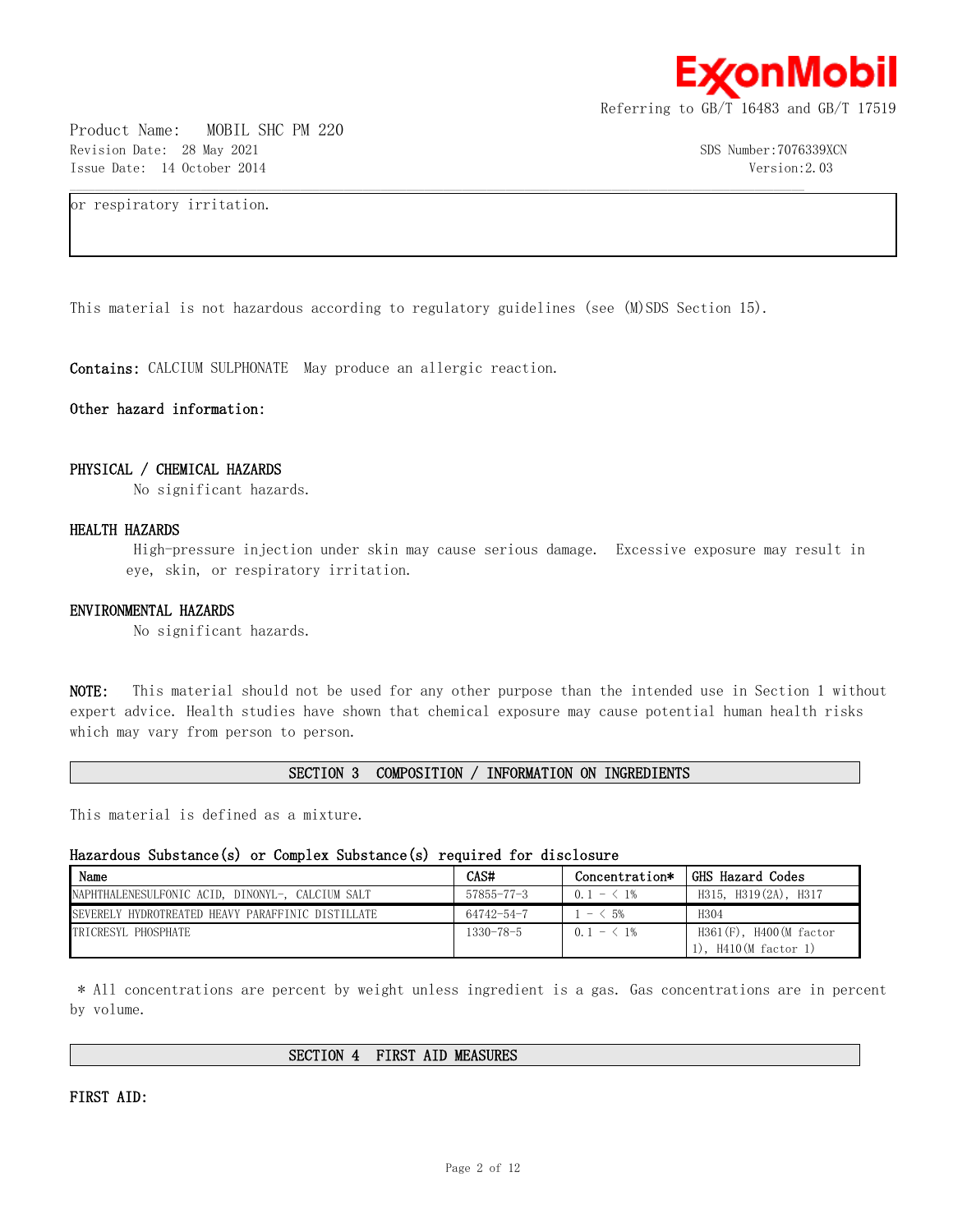

Product Name: MOBIL SHC PM 220 Revision Date: 28 May 2021 SDS Number:7076339XCN Issue Date: 14 October 2014 Version:2.03

#### **INHALATION**

Immediately remove from further exposure. Get immediate medical assistance. For those providing assistance, avoid exposure to yourself or others. Use adequate respiratory protection. Give supplemental oxygen, if available. If breathing has stopped, assist ventilation with a mechanical device.

#### **SKIN CONTACT**

Wash contact areas with soap and water. Remove contaminated clothing. Launder contaminated clothing before reuse. If product is injected into or under the skin, or into any part of the body, regardless of the appearance of the wound or its size, the individual should be evaluated immediately by a physician as a surgical emergency. Even though initial symptoms from high pressure injection may be minimal or absent, early surgical treatment within the first few hours may significantly reduce the ultimate extent of injury.

#### **EYE CONTACT**

Flush thoroughly with water. If irritation occurs, get medical assistance.

 $\mathcal{L} = \{ \mathcal{L} = \{ \mathcal{L} = \{ \mathcal{L} = \{ \mathcal{L} = \{ \mathcal{L} = \{ \mathcal{L} = \{ \mathcal{L} = \{ \mathcal{L} = \{ \mathcal{L} = \{ \mathcal{L} = \{ \mathcal{L} = \{ \mathcal{L} = \{ \mathcal{L} = \{ \mathcal{L} = \{ \mathcal{L} = \{ \mathcal{L} = \{ \mathcal{L} = \{ \mathcal{L} = \{ \mathcal{L} = \{ \mathcal{L} = \{ \mathcal{L} = \{ \mathcal{L} = \{ \mathcal{L} = \{ \mathcal{$ 

#### **INGESTION**

Seek immediate medical attention.

#### **IMPORTANT SYMPTOMS AND HEALTH EFFECTS**

Local necrosis as evidenced by delayed onset of pain and tissue damage a few hours after injection.

#### **ADVICE TO PROTECT RESCUER**

Please refer to Section 8 for personal protection information.

# **NOTE TO PHYSICIAN**

The need to have special means for providing specific and immediate medical treatment available in the workplace is not expected.

#### **SECTION 5 FIRE FIGHTING MEASURES**

# **EXTINGUISHING MEDIA**

**Appropriate Extinguishing Media:** Use water fog, foam, dry chemical or carbon dioxide (CO2) to extinguish flames.

**Inappropriate Extinguishing Media:** Straight streams of water

#### **SPECIAL HAZARD WHEN ON FIRE**

In case of fire, see below for hazardous combustion products. Containers exposed to excessive heat from a fire may rupture.

#### **FIRE FIGHTING INSTRUCTIONS AND PROTECTIVE MEASURES**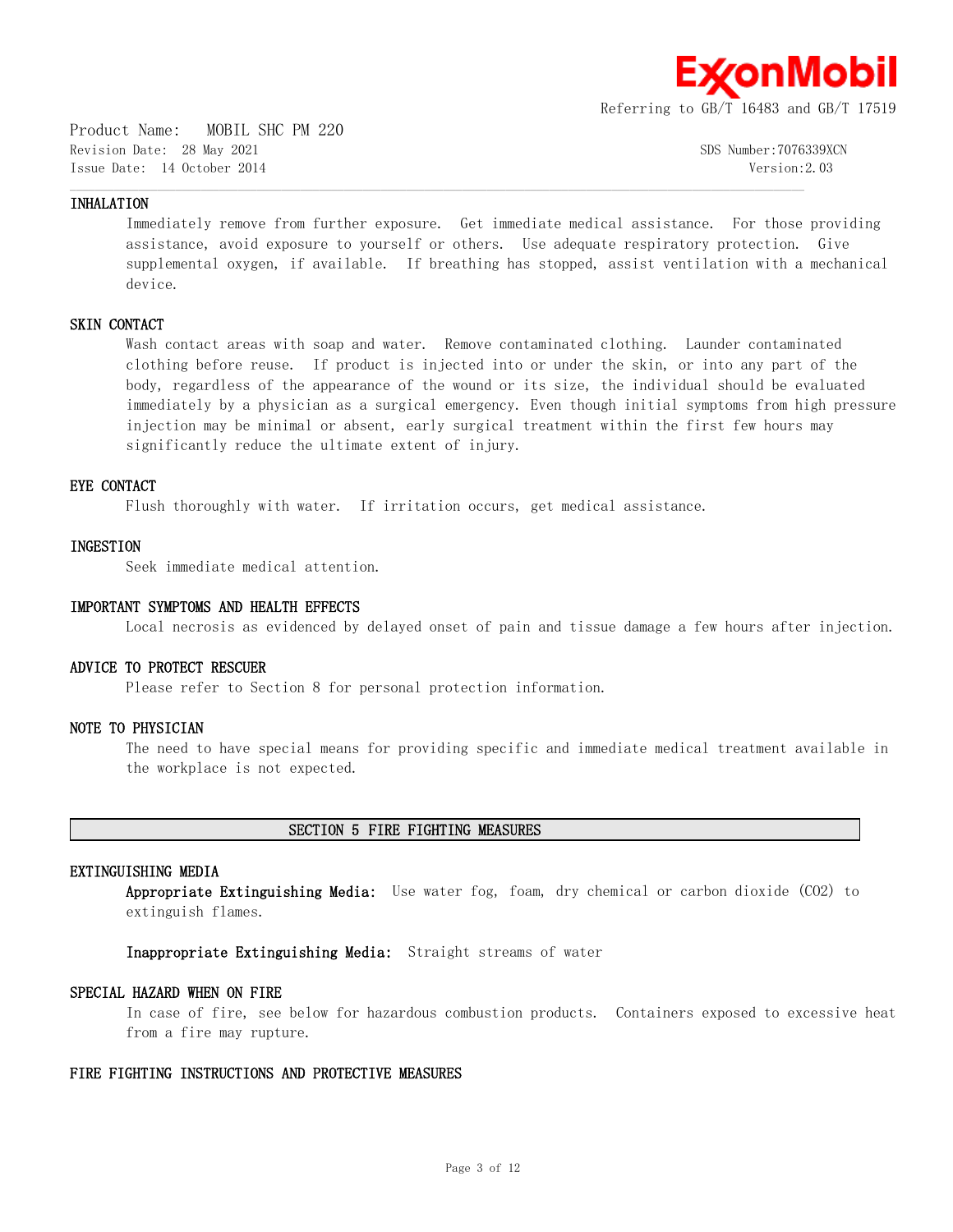

Product Name: MOBIL SHC PM 220 Revision Date: 28 May 2021 3DS Number:7076339XCN Issue Date: 14 October 2014 Version:2.03

# **FIRE FIGHTING**

Fire Fighting Instructions: Evacuate area. Prevent run-off from fire control or dilution from entering streams, sewers or drinking water supply. Fire-fighters should use standard protective equipment and in enclosed spaces, self-contained breathing apparatus (SCBA). Use water spray to cool fire exposed surfaces and to protect personnel.

**Hazardous Combustion Products:** Aldehydes, Incomplete combustion products, Oxides of carbon, Smoke, Fume, Sulphur oxides

# **FLAMMABILITY PROPERTIES**

**Flash Point [Method]:** >225 C (437 F) [ ASTM D-92] **Flammable Limits (Approximate volume % in air):** LEL: 0.9 UEL: 7.0 **Autoignition Temperature:** N/D

**SECTION 6 ACCIDENTAL RELEASE MEASURES**

 $\mathcal{L} = \{ \mathcal{L} = \{ \mathcal{L} = \{ \mathcal{L} = \{ \mathcal{L} = \{ \mathcal{L} = \{ \mathcal{L} = \{ \mathcal{L} = \{ \mathcal{L} = \{ \mathcal{L} = \{ \mathcal{L} = \{ \mathcal{L} = \{ \mathcal{L} = \{ \mathcal{L} = \{ \mathcal{L} = \{ \mathcal{L} = \{ \mathcal{L} = \{ \mathcal{L} = \{ \mathcal{L} = \{ \mathcal{L} = \{ \mathcal{L} = \{ \mathcal{L} = \{ \mathcal{L} = \{ \mathcal{L} = \{ \mathcal{$ 

#### **NOTIFICATION PROCEDURES**

In the event of a spill or accidental release, notify relevant authorities in accordance with all applicable regulations.

#### **PROTECTIVE MEASURES**

Avoid contact with spilled material. See Section 5 for fire fighting information. See the Hazard Identification Section for Significant Hazards. See Section 4 for First Aid Advice. See Section 8 for advice on the minimum requirements for personal protective equipment. Additional protective measures may be necessary, depending on the specific circumstances and/or the expert judgment of the emergency responders.

#### **ENVIRONMENTAL PRECAUTIONS**

Large Spills: Dike far ahead of liquid spill for later recovery and disposal. Prevent entry into waterways, sewers, basements or confined areas.

#### **SPILL MANAGEMENT**

Land Spill: Stop leak if you can do so without risk. Recover by pumping or with suitable absorbent.

Water Spill: Stop leak if you can do so without risk. Confine the spill immediately with booms. Warn other shipping. Remove from the surface by skimming or with suitable absorbents. Seek the advice of a specialist before using dispersants.

Water spill and land spill recommendations are based on the most likely spill scenario for this material; however, geographic conditions, wind, temperature, (and in the case of a water spill) wave and current direction and speed may greatly influence the appropriate action to be taken. For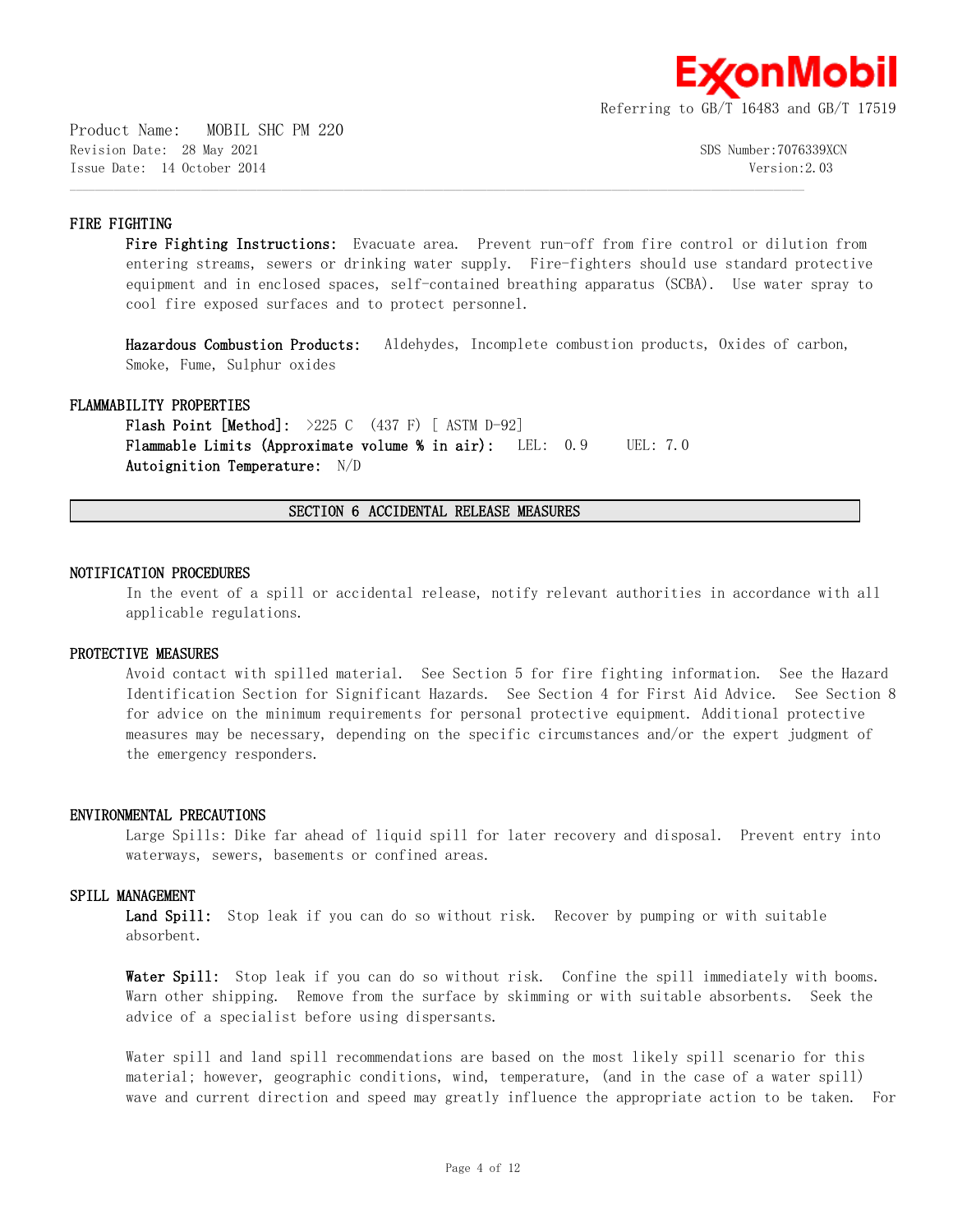

Product Name: MOBIL SHC PM 220 Revision Date: 28 May 2021 SDS Number:7076339XCN Issue Date: 14 October 2014 Version:2.03

this reason, local experts should be consulted. Note: Local regulations may prescribe or limit action to be taken.

# **SECTION 7 HANDLING AND STORAGE**

 $\mathcal{L} = \{ \mathcal{L} = \{ \mathcal{L} = \{ \mathcal{L} = \{ \mathcal{L} = \{ \mathcal{L} = \{ \mathcal{L} = \{ \mathcal{L} = \{ \mathcal{L} = \{ \mathcal{L} = \{ \mathcal{L} = \{ \mathcal{L} = \{ \mathcal{L} = \{ \mathcal{L} = \{ \mathcal{L} = \{ \mathcal{L} = \{ \mathcal{L} = \{ \mathcal{L} = \{ \mathcal{L} = \{ \mathcal{L} = \{ \mathcal{L} = \{ \mathcal{L} = \{ \mathcal{L} = \{ \mathcal{L} = \{ \mathcal{$ 

#### **HANDLING**

Avoid all personal contact. Prevent small spills and leakage to avoid slip hazard. Material can accumulate static charges which may cause an electrical spark (ignition source). When the material is handled in bulk, an electrical spark could ignite any flammable vapors from liquids or residues that may be present (e.g., during switch-loading operations). Use proper bonding and/or earthing procedures. However, bonding and earthing may not eliminate the hazard from static accumulation. Consult local applicable standards for guidance. Additional references include American Petroleum Institute 2003 (Protection Against Ignitions Arising out of Static, Lightning and Stray Currents) or National Fire Protection Agency 77 (Recommended Practice on Static Electricity) or CENELEC CLC/TR 50404 (Electrostatics - Code of practice for the avoidance of hazards due to static electricity).

**Static Accumulator:** This material is a static accumulator.

#### **STORAGE**

The type of container used to store the material may affect static accumulation and dissipation. Do not store in open or unlabelled containers.

#### **SECTION 8 EXPOSURE CONTROLS / PERSONAL PROTECTION**

#### **EXPOSURE LIMIT VALUES**

#### **Exposure limits/standards (Note: Exposure limits are not additive)**

| Substance Name              | Form     | Limit/Standard |                    | Note | Source | Year         |      |
|-----------------------------|----------|----------------|--------------------|------|--------|--------------|------|
| SEVERELY HYDROTREATED HEAVY | Inhalab1 | TWA            | $5 \text{ mg/m}$   |      |        | <b>ACGTH</b> | 2020 |
| PARAFFINIC DISTILLATE       |          |                |                    |      |        |              |      |
|                             | fraction |                |                    |      |        |              |      |
|                             |          |                |                    |      |        |              |      |
| TRICRESYL PHOSPHATE         |          | TWA            | $0.3 \text{ mg/m}$ |      | Skin   | China OELs   | 2019 |

**Exposure limits/standards for materials that can be formed when handling this product:** When mists / aerosols can occur, the following are recommended:  $5 \text{ mg/m}$  - ACGIH TLV (inhalable fraction).

NOTE: Limits/standards shown for guidance only. Follow applicable regulations.

#### **ENGINEERING CONTROLS**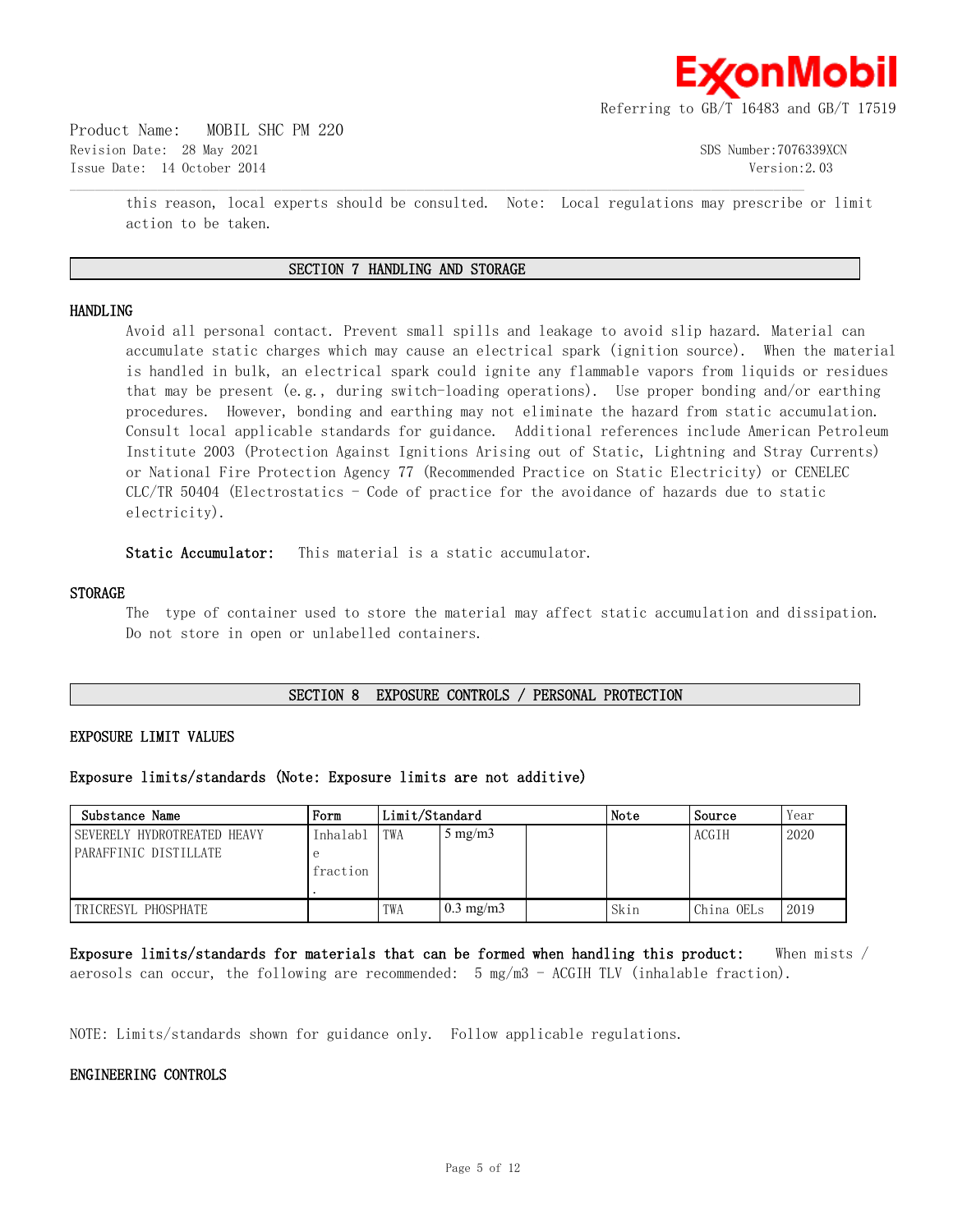

Product Name: MOBIL SHC PM 220 Revision Date: 28 May 2021 SDS Number:7076339XCN Issue Date: 14 October 2014 Version:2.03

The level of protection and types of controls necessary will vary depending upon potential exposure conditions. Control measures to consider:

No special requirements under ordinary conditions of use and with adequate ventilation.

# **PERSONAL PROTECTION**

Personal protective equipment selections vary based on potential exposure conditions such as applications, handling practices, concentration and ventilation. Information on the selection of protective equipment for use with this material, as provided below, is based upon intended, normal usage.

**Respiratory Protection:** If engineering controls do not maintain airborne contaminant concentrations at a level which is adequate to protect worker health, an approved respirator may be appropriate. Respirator selection, use, and maintenance must be in accordance with regulatory requirements, if applicable. Types of respirators to be considered for this material include: No special requirements under ordinary conditions of use and with adequate ventilation.

Particulate filter when appropriate.

 $\mathcal{L} = \{ \mathcal{L} = \{ \mathcal{L} = \{ \mathcal{L} = \{ \mathcal{L} = \{ \mathcal{L} = \{ \mathcal{L} = \{ \mathcal{L} = \{ \mathcal{L} = \{ \mathcal{L} = \{ \mathcal{L} = \{ \mathcal{L} = \{ \mathcal{L} = \{ \mathcal{L} = \{ \mathcal{L} = \{ \mathcal{L} = \{ \mathcal{L} = \{ \mathcal{L} = \{ \mathcal{L} = \{ \mathcal{L} = \{ \mathcal{L} = \{ \mathcal{L} = \{ \mathcal{L} = \{ \mathcal{L} = \{ \mathcal{$ 

For high airborne concentrations, use an approved supplied-air respirator, operated in positive pressure mode. Supplied air respirators with an escape bottle may be appropriate when oxygen levels are inadequate, gas/vapour warning properties are poor, or if air purifying filter capacity/rating may be exceeded.

**Hand Protection:** Any specific glove information provided is based on published literature and glove manufacturer data. Glove suitability and breakthrough time will differ depending on the specific use conditions. Contact the glove manufacturer for specific advice on glove selection and breakthrough times for your use conditions. Inspect and replace worn or damaged gloves. The types of gloves to be considered for this material include:

Chemical resistant gloves are recommended. Neoprene, Nitrile, Viton

**Eye Protection:** If contact is likely, safety glasses with side shields are recommended.

**Skin and Body Protection:** Any specific clothing information provided is based on published literature or manufacturer data. The types of clothing to be considered for this material include: Chemical/oil resistant clothing is recommended.

**Specific Hygiene Measures:** Always observe good personal hygiene measures, such as washing after handling the material and before eating, drinking, and/or smoking. Routinely wash work clothing and protective equipment to remove contaminants. Discard contaminated clothing and footwear that cannot be cleaned. Practice good housekeeping.

#### **ENVIRONMENTAL CONTROLS**

 Comply with applicable environmental regulations limiting discharge to air, water and soil. Protect the environment by applying appropriate control measures to prevent or limit emissions.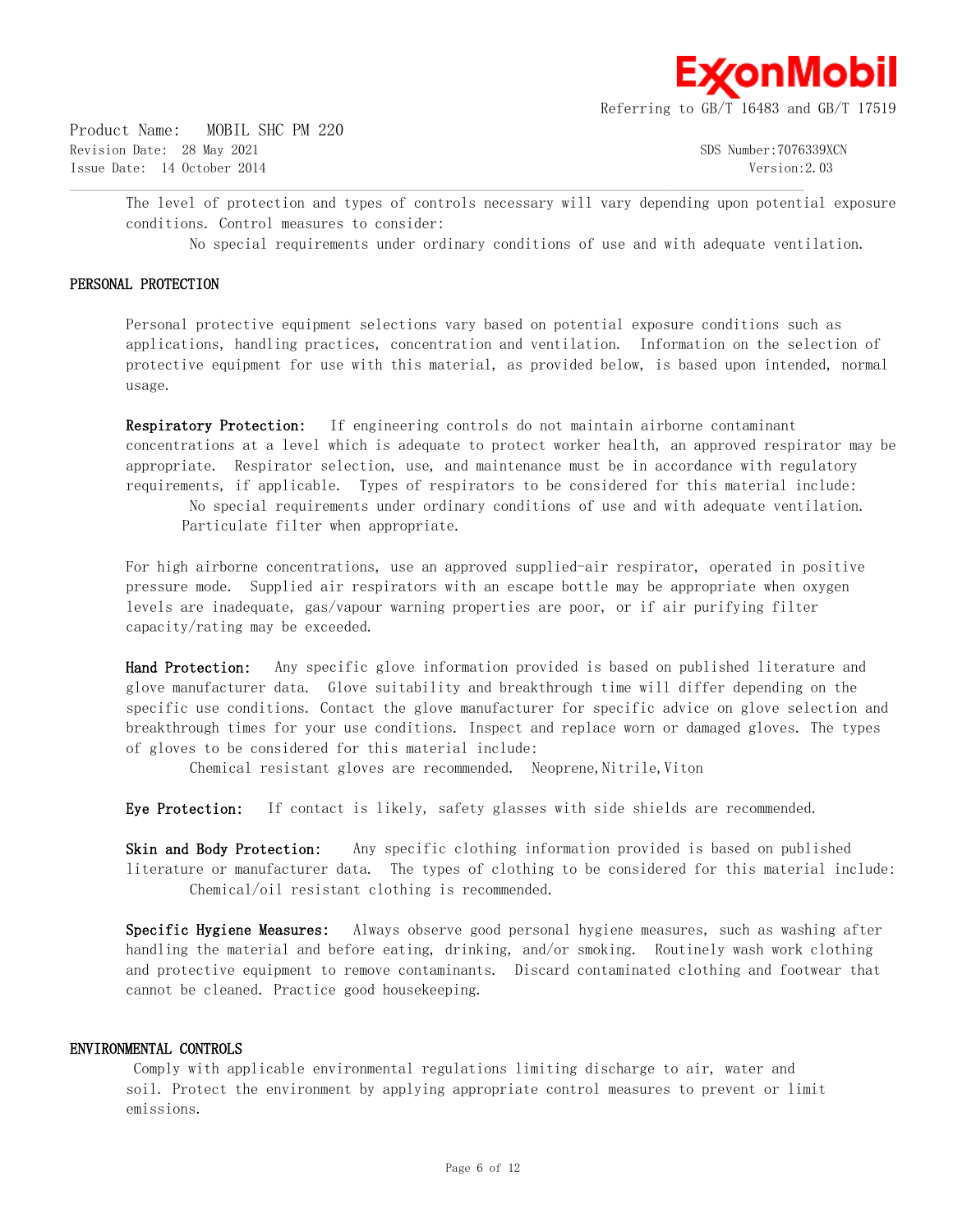

Product Name: MOBIL SHC PM 220 Revision Date: 28 May 2021 SDS Number:7076339XCN Issue Date: 14 October 2014 Version:2.03

#### **SECTION 9 PHYSICAL AND CHEMICAL PROPERTIES**

 $\mathcal{L} = \{ \mathcal{L} = \{ \mathcal{L} = \{ \mathcal{L} = \{ \mathcal{L} = \{ \mathcal{L} = \{ \mathcal{L} = \{ \mathcal{L} = \{ \mathcal{L} = \{ \mathcal{L} = \{ \mathcal{L} = \{ \mathcal{L} = \{ \mathcal{L} = \{ \mathcal{L} = \{ \mathcal{L} = \{ \mathcal{L} = \{ \mathcal{L} = \{ \mathcal{L} = \{ \mathcal{L} = \{ \mathcal{L} = \{ \mathcal{L} = \{ \mathcal{L} = \{ \mathcal{L} = \{ \mathcal{L} = \{ \mathcal{$ 

**Note: Physical and chemical properties are provided for safety, health and environmental considerations only and may not fully represent product specifications. Contact the Supplier for additional information.**

**GENERAL INFORMATION Physical State:** Liquid **Colour:** Amber **Odour:** Characteristic **Odour Threshold:** N/D **IMPORTANT HEALTH, SAFETY, AND ENVIRONMENTAL INFORMATION Relative Density (at 15.6 C):** 0.865 [ASTM D1298] **Flash Point [Method]:** >225 C (437 F) [ ASTM D-92] **Flammable Limits (Approximate volume % in air):** LEL: 0.9 UEL: 7.0 **Flammability (Solid, Gas):** N/A **Autoignition Temperature:** N/D **Boiling Point / Range:** > 200 C (392 F) [Estimated] **Vapour Density (Air = 1):**  $> 2$  at 101 kPa [Estimated] **Vapour Pressure:**  $\langle 0.013 \text{ kPa} (0.1 \text{ mm Hg}) \text{ at } 20 \text{ °C}$  [Estimated] **Evaporation Rate (n-butyl acetate = 1):** N/D **pH:** N/A **Log Pow (n-Octanol/Water Partition Coefficient):** > 3.5 [Estimated] **Solubility in Water:** Negligible **Viscosity:** 220 cSt (220 mm2/sec) at 40 C | 26.2 cSt (26.2 mm2/sec) at 100 C [ASTM D 445] **Freezing Point:** N/D **Melting Point:** N/A **Decomposition Temperature:** N/D **Oxidizing Properties:** See Hazards Identification Section.

**OTHER INFORMATION**

**Pour Point:**  $-36$  C  $(-33)$  F) [ASTM D97]

#### **SECTION 10 STABILITY AND REACTIVITY**

**STABILITY:** Material is stable under normal conditions.

**POSSIBILITY OF HAZARDOUS REACTIONS:** Hazardous polymerization will not occur.

**CONDITIONS TO AVOID:** Excessive heat. High energy sources of ignition.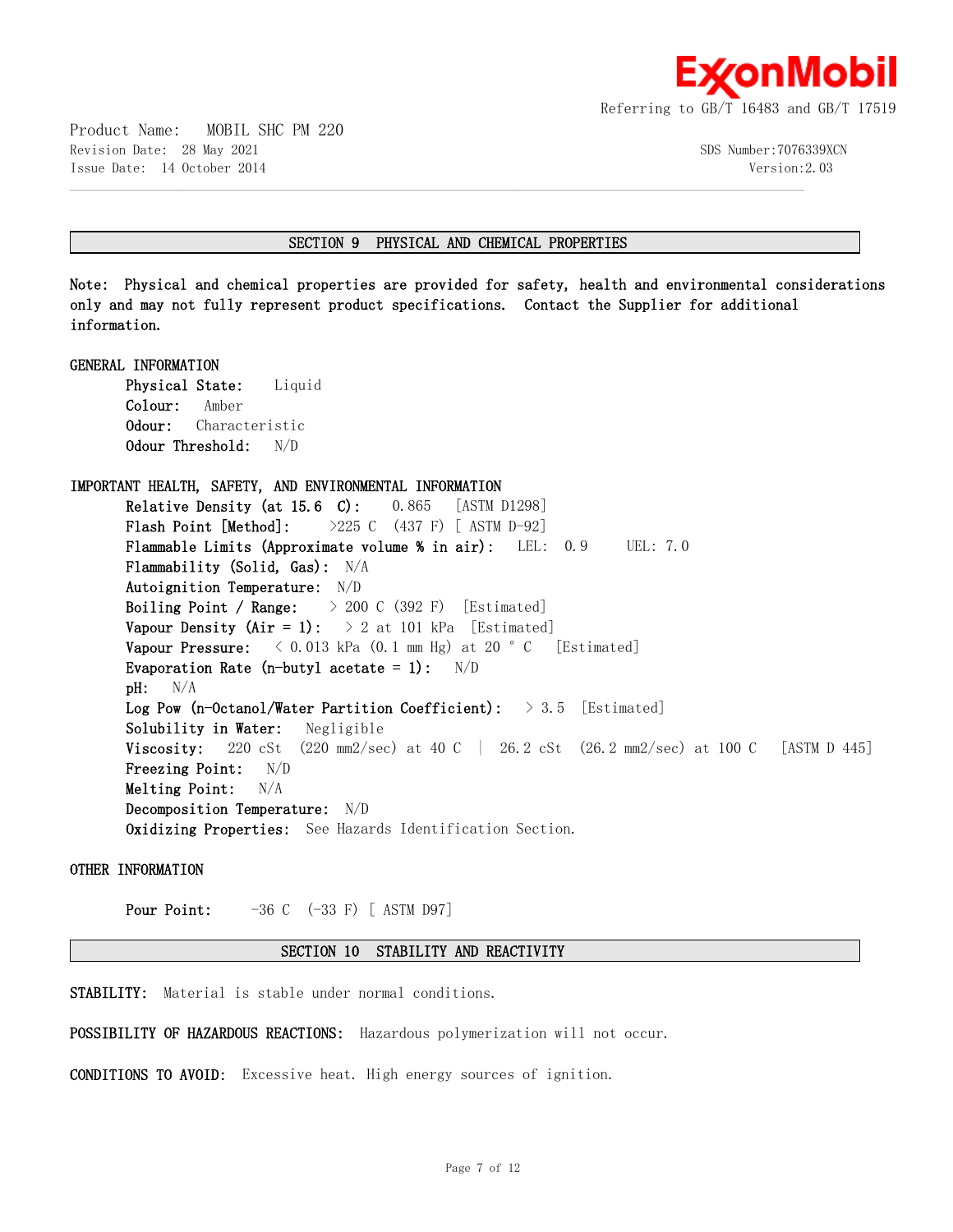

Product Name: MOBIL SHC PM 220 Revision Date: 28 May 2021 3DS Number:7076339XCN Issue Date: 14 October 2014 Version:2.03

# **MATERIALS TO AVOID:** Strong oxidisers

**HAZARDOUS DECOMPOSITION PRODUCTS:** Material does not decompose at ambient temperatures.

# **SECTION 11 TOXICOLOGICAL INFORMATION**

 $\mathcal{L} = \{ \mathcal{L} = \{ \mathcal{L} = \{ \mathcal{L} = \{ \mathcal{L} = \{ \mathcal{L} = \{ \mathcal{L} = \{ \mathcal{L} = \{ \mathcal{L} = \{ \mathcal{L} = \{ \mathcal{L} = \{ \mathcal{L} = \{ \mathcal{L} = \{ \mathcal{L} = \{ \mathcal{L} = \{ \mathcal{L} = \{ \mathcal{L} = \{ \mathcal{L} = \{ \mathcal{L} = \{ \mathcal{L} = \{ \mathcal{L} = \{ \mathcal{L} = \{ \mathcal{L} = \{ \mathcal{L} = \{ \mathcal{$ 

# **INFORMATION ON TOXICOLOGICAL EFFECTS**

| Hazard Class                                  | Conclusion / Remarks                                        |
|-----------------------------------------------|-------------------------------------------------------------|
| Inhalation                                    |                                                             |
| Acute Toxicity: No end point data for         | Minimally Toxic. Based on assessment of the components.     |
| material.                                     |                                                             |
| Irritation: No end point data for             | Negligible hazard at ambient/normal handling temperatures.  |
| material.                                     |                                                             |
| Ingestion                                     |                                                             |
| Acute Toxicity: No end point data for         | Minimally Toxic. Based on assessment of the components.     |
| material.                                     |                                                             |
| Skin                                          |                                                             |
| Acute Toxicity: No end point data for         | Minimally Toxic. Based on assessment of the components.     |
| material.                                     |                                                             |
| Skin Corrosion/Irritation: No end point       | Negligible irritation to skin at ambient temperatures.      |
| data for material.                            | Based on assessment of the components.                      |
| Eye                                           |                                                             |
| Serious Eye Damage/Irritation: No end         | May cause mild, short-lasting discomfort to eyes. Based on  |
| point data for material.                      | assessment of the components.                               |
| Sensitisation                                 |                                                             |
| Respiratory Sensitization: No end point       | Not expected to be a respiratory sensitizer.                |
| data for material.                            |                                                             |
| Skin Sensitization: No end point data         | Not expected to be a skin sensitizer. Based on assessment   |
| for material.                                 | of the components.                                          |
| <b>Aspiration:</b> Data available.            | Not expected to be an aspiration hazard. Based on physico-  |
|                                               | chemical properties of the material.                        |
| Germ Cell Mutagenicity: No end point          | Not expected to be a germ cell mutagen. Based on assessment |
| data for material.                            | of the components.                                          |
| <b>Carcinogenicity:</b> No end point data for | Not expected to cause cancer. Based on assessment of the    |
| material.                                     | components.                                                 |
| Reproductive Toxicity: No end point           | Contains a substance that may be a reproductive toxicant.   |
| data for material.                            | Based on assessment of the components.                      |
| Lactation: No end point data for              | Not expected to cause harm to breast-fed children.          |
| material.                                     |                                                             |
| Specific Target Organ Toxicity (STOT)         |                                                             |
| Single Exposure: No end point data for        | Not expected to cause organ damage from a single exposure.  |
| material.                                     |                                                             |
| Repeated Exposure: No end point data          | Not expected to cause organ damage from prolonged or        |
| for material.                                 | repeated exposure. Based on assessment of the components.   |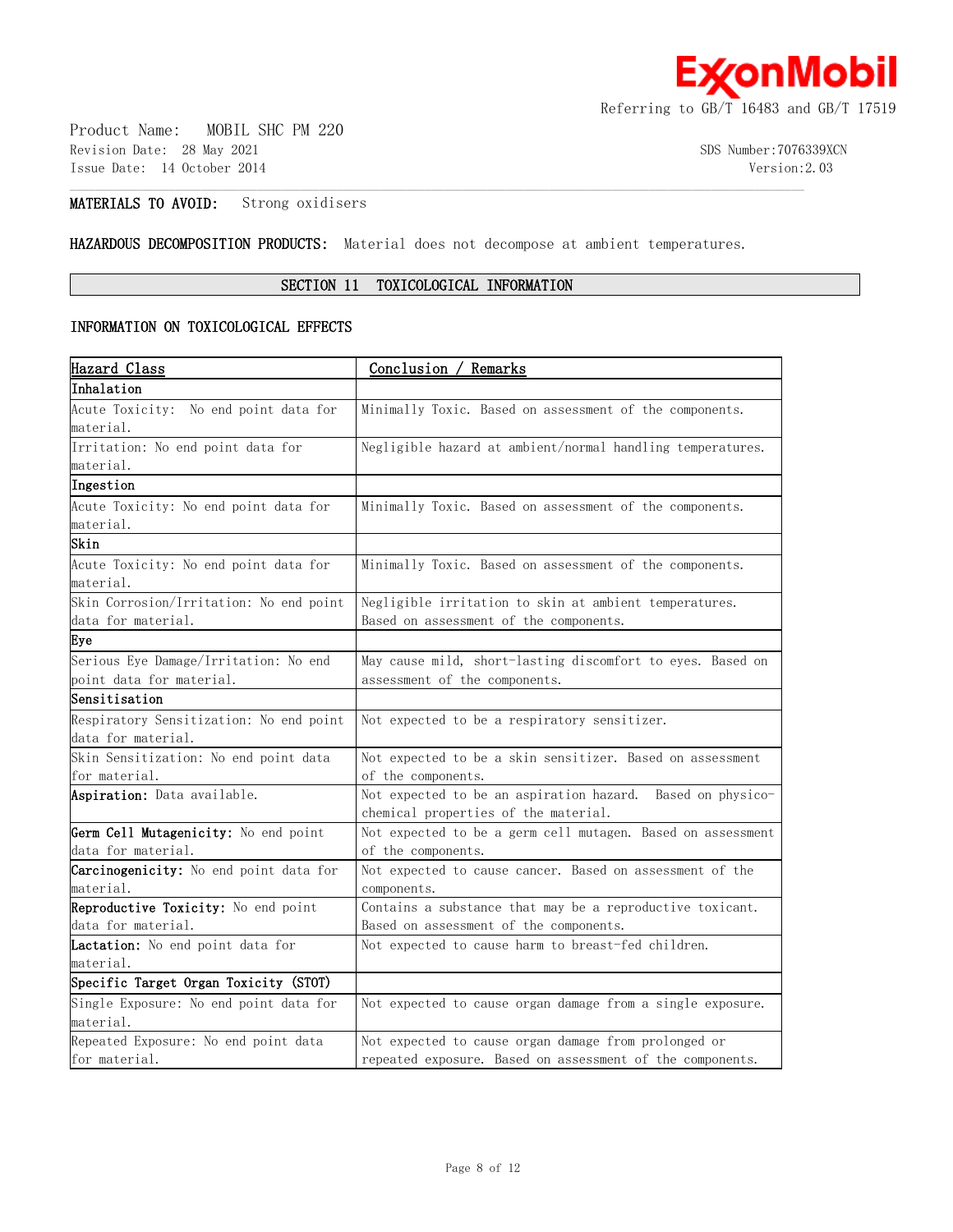

Product Name: MOBIL SHC PM 220 Revision Date: 28 May 2021 SDS Number:7076339XCN Issue Date: 14 October 2014 Version:2.03

# **OTHER INFORMATION For the product itself:**

Component concentrations in this formulation would not be expected to cause skin sensitization, based on tests of the components, this formulation, or similar formulations.

 $\mathcal{L} = \{ \mathcal{L} = \{ \mathcal{L} = \{ \mathcal{L} = \{ \mathcal{L} = \{ \mathcal{L} = \{ \mathcal{L} = \{ \mathcal{L} = \{ \mathcal{L} = \{ \mathcal{L} = \{ \mathcal{L} = \{ \mathcal{L} = \{ \mathcal{L} = \{ \mathcal{L} = \{ \mathcal{L} = \{ \mathcal{L} = \{ \mathcal{L} = \{ \mathcal{L} = \{ \mathcal{L} = \{ \mathcal{L} = \{ \mathcal{L} = \{ \mathcal{L} = \{ \mathcal{L} = \{ \mathcal{L} = \{ \mathcal{$ 

#### **Contains:**

Synthetic base oils: Not expected to cause significant health effects under conditions of normal use, based on laboratory studies with the same or similar materials. Not mutagenic or genotoxic. Not sensitising in test animals and humans. Tricresyl phosphate (TCP): TCP (<9% ortho isomer) administered to rats by oral gavage in a one-generation reproduction/developmental toxicology study adversely affected both males and females. TCP-treated male rats had decreased sperm concentration and motility, abnormal sperm morphology and adverse histologic changes in the testes and epididymides. Adverse histologic changes were also observed in the ovaries of TCP-treated female rats. The percent of sperm-positive females littering was significantly reduced in the TCP-treatment groups with only one of twenty females in the high dose group delivering young . Developmental parameters were unaffected by TCP exposure. Impaired fertility and decreased sperm motility following TCP treatment have also been reported in a reproduction toxicity study in mice.

# **IARC Classification: The following ingredients are cited on the lists below:** None.

|                     | --REGULATORY LISTS SEARCHED-- |              |
|---------------------|-------------------------------|--------------|
| $1 = \text{IARC}$ 1 | $2 = \text{IARC} 2A$          | $3 = IARC2B$ |

#### **SECTION 12 ECOLOGICAL INFORMATION**

 The information given is based on data for the material, components of the material, or for similar materials, through the application of bridging principals.

#### **ECOTOXICITY**

Material -- Not expected to be harmful to aquatic organisms.

#### **PERSISTENCE AND DEGRADABILITY**

#### **Biodegradation:**

A component  $-$  Expected to be inherently biodegradable Base oil component  $-$  Expected to be persistent.

# **MOBILITY**

Majority of components -- Low solubility and floats and is expected to migrate from water to the land. Expected to partition to sediment and wastewater solids.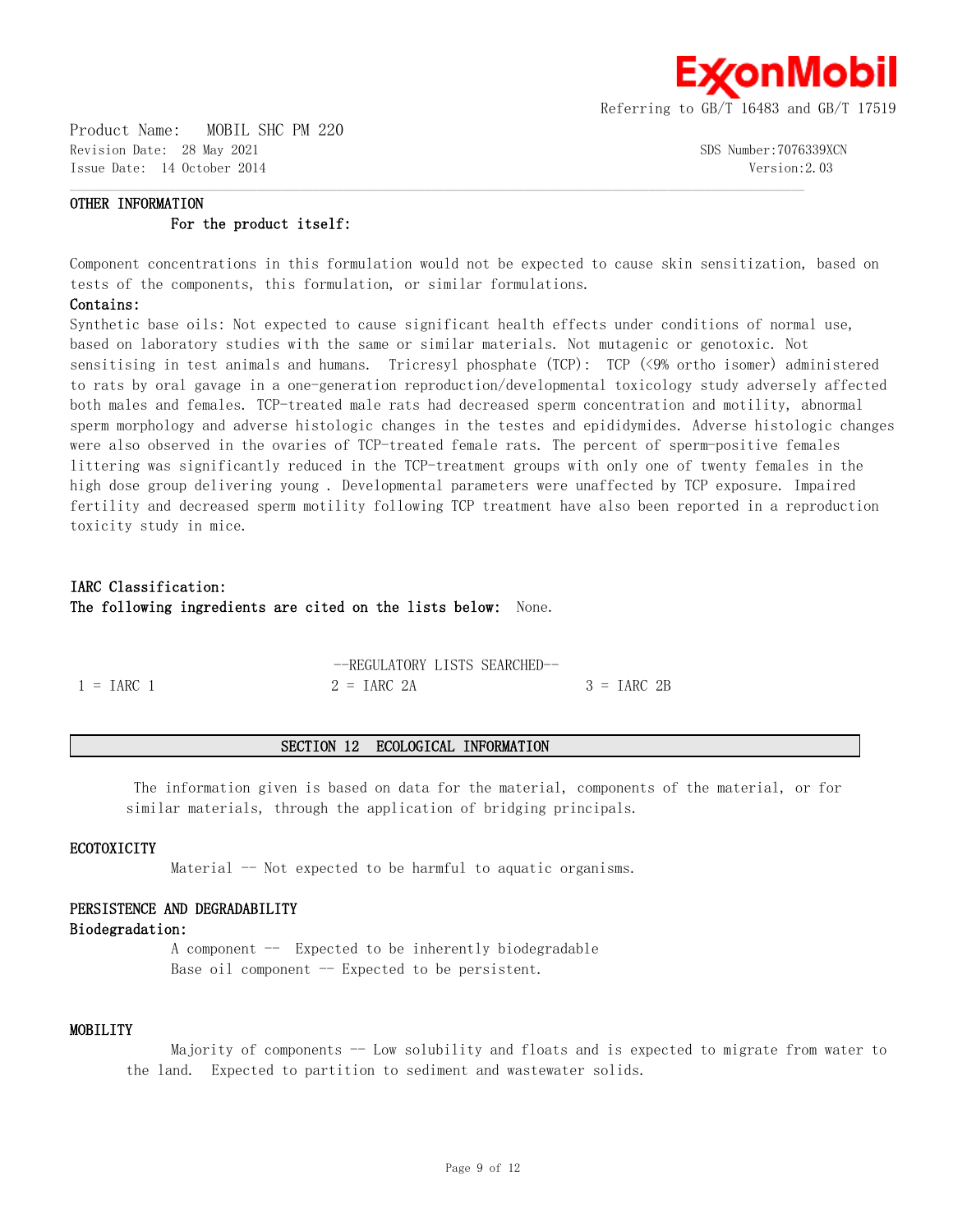

Product Name: MOBIL SHC PM 220 Revision Date: 28 May 2021 SDS Number:7076339XCN Issue Date: 14 October 2014 Version:2.03

#### **SECTION 13 DISPOSAL CONSIDERATIONS**

 $\mathcal{L} = \{ \mathcal{L} = \{ \mathcal{L} = \{ \mathcal{L} = \{ \mathcal{L} = \{ \mathcal{L} = \{ \mathcal{L} = \{ \mathcal{L} = \{ \mathcal{L} = \{ \mathcal{L} = \{ \mathcal{L} = \{ \mathcal{L} = \{ \mathcal{L} = \{ \mathcal{L} = \{ \mathcal{L} = \{ \mathcal{L} = \{ \mathcal{L} = \{ \mathcal{L} = \{ \mathcal{L} = \{ \mathcal{L} = \{ \mathcal{L} = \{ \mathcal{L} = \{ \mathcal{L} = \{ \mathcal{L} = \{ \mathcal{$ 

Disposal recommendations based on material as supplied. Disposal must be in accordance with current applicable laws and regulations, and material characteristics at time of disposal. Waste producers need to assess the actual process used when generating the waste and its contaminants in order to assign the proper waste disposal code(s).

#### **DISPOSAL RECOMMENDATIONS**

 Product is suitable for burning in an enclosed controlled burner for fuel value or disposal by supervised incineration at very high temperatures to prevent formation of undesirable combustion products.

**Empty Container Warning** Empty Container Warning (where applicable): Empty containers may contain residue and can be dangerous. Do not attempt to refill or clean containers without proper instructions. Empty drums should be completely drained and safely stored until appropriately reconditioned or disposed. Empty containers should be taken for recycling, recovery, or disposal through suitably qualified or licensed contractor and in accordance with governmental regulations. DO NOT PRESSURISE, CUT, WELD, BRAZE, SOLDER, DRILL, GRIND, OR EXPOSE SUCH CONTAINERS TO HEAT, FLAME, SPARKS, STATIC ELECTRICITY, OR OTHER SOURCES OF IGNITION. THEY MAY EXPLODE AND CAUSE INJURY OR DEATH.

#### **SECTION 14 TRANSPORT INFORMATION**

**China List of Dangerous Goods (GB 12268 - 2012)** : Not Regulated for Land Transport

#### **INTERNATIONAL CLASSIFICATION FOR TRANSPORT**

**SEA (IMDG):** Not Regulated for Sea Transport according to IMDG-Code

**Marine Pollutant:** No

**AIR (IATA):** Not Regulated for Air Transport

#### **SECTION 15 REGULATORY INFORMATION**

This material is not considered hazardous according to The General Rule for Classification and Hazard Communication of Chemicals (GB 13690-2009).

#### **REGULATORY STATUS AND APPLICABLE LAWS AND REGULATIONS**

**The General Rules for preparation of precautionary label for Chemicals (GB 15258-2009):** Not Regulated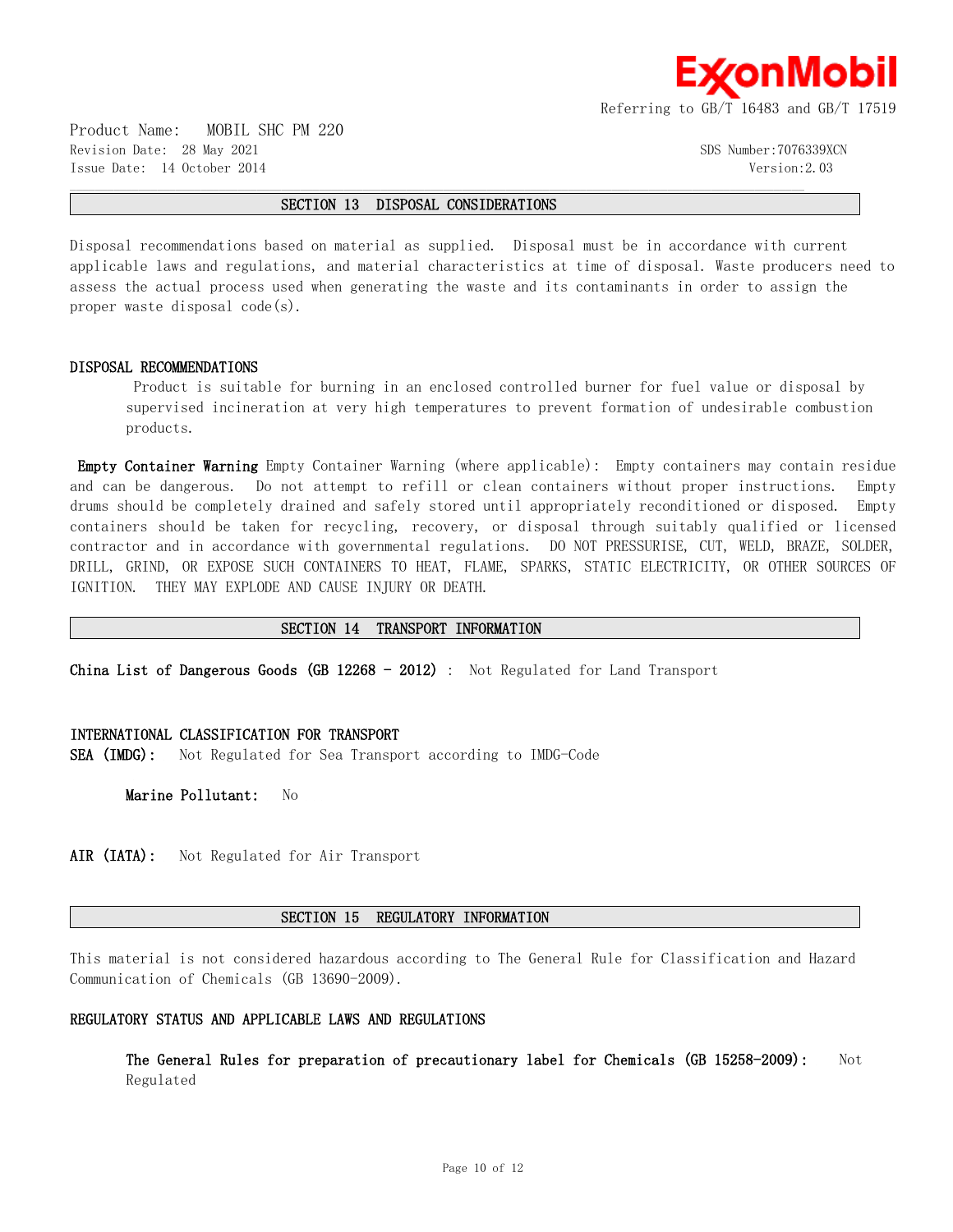

Product Name: MOBIL SHC PM 220 Revision Date: 28 May 2021 SDS Number:7076339XCN Issue Date: 14 October 2014 Version:2.03

**Law of the People's Republic of China on Prevention and Control of Environmental Pollution by Solid Waste:** See Disposal Considerations section.

 $\mathcal{L} = \{ \mathcal{L} = \{ \mathcal{L} = \{ \mathcal{L} = \{ \mathcal{L} = \{ \mathcal{L} = \{ \mathcal{L} = \{ \mathcal{L} = \{ \mathcal{L} = \{ \mathcal{L} = \{ \mathcal{L} = \{ \mathcal{L} = \{ \mathcal{L} = \{ \mathcal{L} = \{ \mathcal{L} = \{ \mathcal{L} = \{ \mathcal{L} = \{ \mathcal{L} = \{ \mathcal{L} = \{ \mathcal{L} = \{ \mathcal{L} = \{ \mathcal{L} = \{ \mathcal{L} = \{ \mathcal{L} = \{ \mathcal{$ 

**Listed or exempt from listing/notification on the following chemical inventories :** AIIC, DSL,

ENCS, IECSC, ISHL, KECI, TCSI, TSCA

 **Special Cases:**

| Inventory | Status             |
|-----------|--------------------|
| PICCS     | Restrictions Apply |

#### **SECTION 16 OTHER INFORMATION**

# **N/D = Not determined, N/A = Not applicable**

**KEY TO THE H-CODES CONTAINED IN SECTION 3 OF THIS DOCUMENT (for information only):** H304: May be fatal if swallowed and enters airways; Aspiration, Cat 1 H315: Causes skin irritation; Skin Corr/Irritation, Cat 2 H317: May cause allergic skin reaction; Skin Sensitisation, Cat 1 H319(2A): Causes serious eye irritation; Serious Eye Damage/Irr, Cat 2A H361(F): Suspected of damaging fertility; Repro Tox, Cat 2 (Fertility) H400: Very toxic to aquatic life; Acute Env Tox, Cat 1 H410: Very toxic to aquatic life with long lasting effects; Chronic Env Tox, Cat 1

### **THIS SAFETY DATA SHEET CONTAINS THE FOLLOWING REVISIONS:**

EXXONMOBIL CHEMICAL SERVICES (SHANGHAI) CO., LTD: Section 01: Supplier Mailing Address information was added.

Section 01: Company Contact Methods information was modified.

Section 13: National Catalogue fo Hazardous Wastes information was deleted.

Section 13: Disposal Recommendations - Note information was modified.

Section 16: HCode Key information was modified.

 --------------------------------------------------------------------------------------------------------- --------------------------------------------

 The information and recommendations contained herein are, to the best of ExxonMobil's knowledge and belief, accurate and reliable as of the date issued. You can contact ExxonMobil to insure that this document is the most current available from ExxonMobil. The information and recommendations are offered for the user's consideration and examination. It is the user's responsibility to satisfy itself that the product is suitable for the intended use. If buyer repackages this product, it is the user's responsibility to insure proper health, safety and other necessary information is included with and/or on the container. Appropriate warnings and safe-handling procedures should be provided to handlers and users. Alteration of this document is strictly prohibited. Except to the extent required by law, republication or retransmission of this document, in whole or in part, is not permitted. The term, "ExxonMobil" is used for convenience, and may include any one or more of ExxonMobil Chemical Company, Exxon Mobil Corporation, or any affiliates in which they directly or indirectly hold any interest.